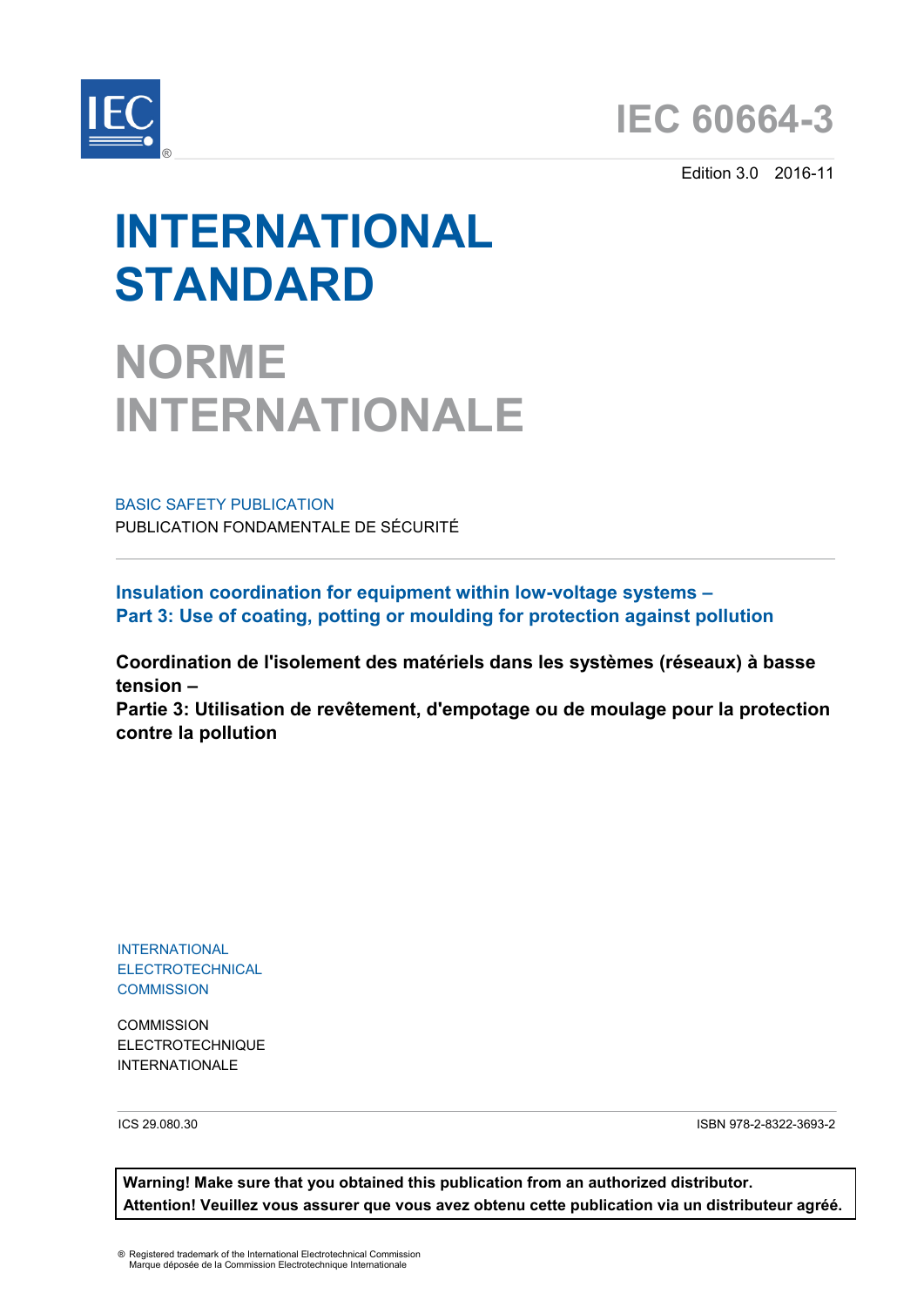# CONTENTS

| 1                                                                                 |  |  |
|-----------------------------------------------------------------------------------|--|--|
| 2                                                                                 |  |  |
| 3                                                                                 |  |  |
| 4                                                                                 |  |  |
| 4.1                                                                               |  |  |
| 4.2                                                                               |  |  |
| 4.3                                                                               |  |  |
| 4.4                                                                               |  |  |
| 5                                                                                 |  |  |
| 5.1                                                                               |  |  |
| 5.2                                                                               |  |  |
| 5.3                                                                               |  |  |
| 5.4                                                                               |  |  |
| 5.5                                                                               |  |  |
| 5.6                                                                               |  |  |
| 5.7                                                                               |  |  |
| 5.7.1                                                                             |  |  |
| 5.7.2                                                                             |  |  |
| 5.7.3                                                                             |  |  |
| 5.7.4                                                                             |  |  |
| 5.7.5                                                                             |  |  |
| Mechanical and electrical tests after conditioning and electromigration 15<br>5.8 |  |  |
| 5.8.1                                                                             |  |  |
| 5.8.2                                                                             |  |  |
| 5.8.3                                                                             |  |  |
| 5.8.4                                                                             |  |  |
| 5.8.5                                                                             |  |  |
| 5.9                                                                               |  |  |
| 5.9.1                                                                             |  |  |
| 5.9.2                                                                             |  |  |
| 5.9.3                                                                             |  |  |
| 5.9.4                                                                             |  |  |
|                                                                                   |  |  |
| Annex B (normative) Decisions to be taken by the technical committees20           |  |  |
| B.1                                                                               |  |  |
| B.2                                                                               |  |  |
| B.3                                                                               |  |  |
|                                                                                   |  |  |
| C.1                                                                               |  |  |
| C.2                                                                               |  |  |
| C.3                                                                               |  |  |
| C.4                                                                               |  |  |
| C.5                                                                               |  |  |
|                                                                                   |  |  |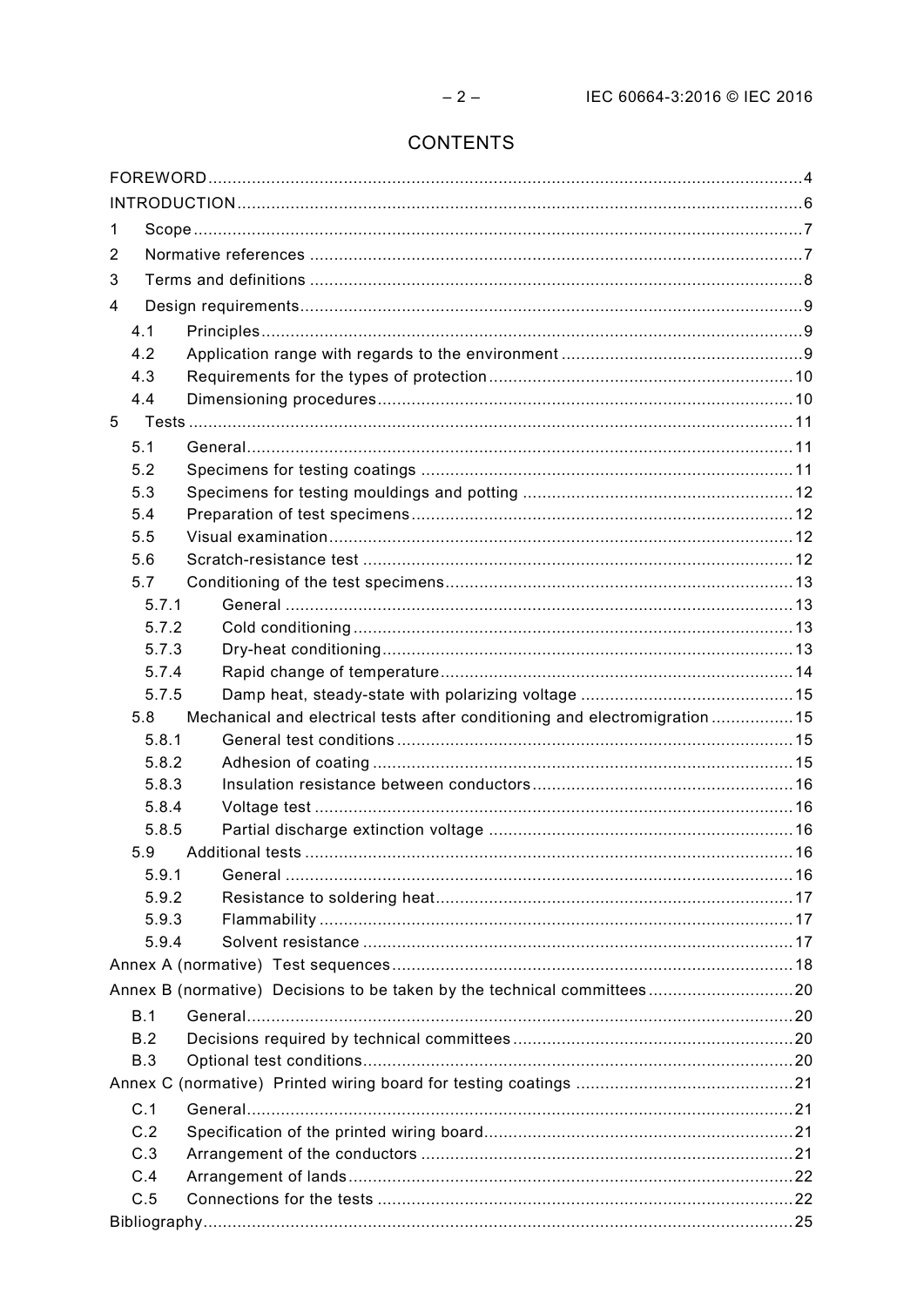| Table A.2 - Test sequence 2 additional conditioning with respect to electromigration  19 |  |
|------------------------------------------------------------------------------------------|--|
|                                                                                          |  |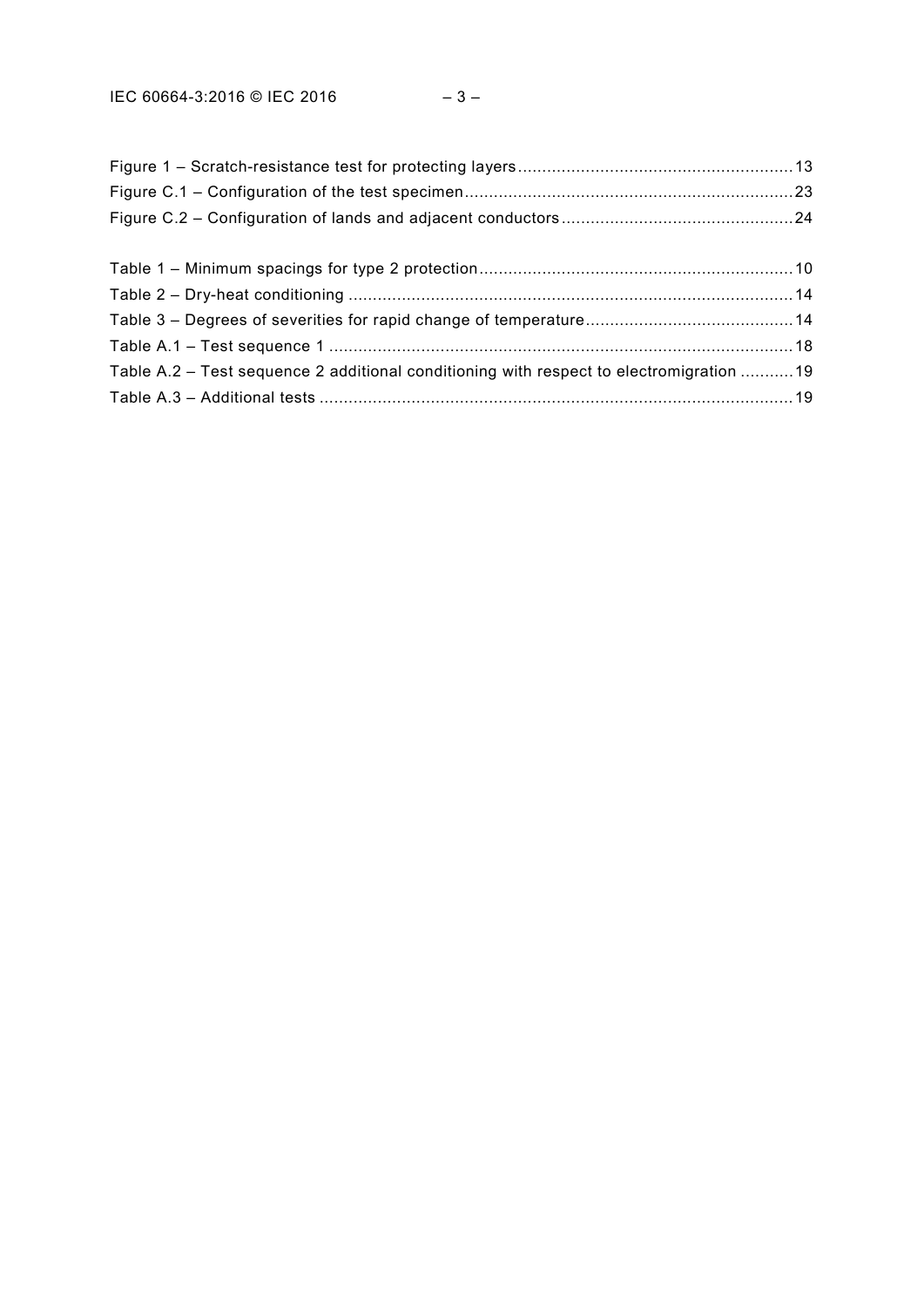#### INTERNATIONAL ELECTROTECHNICAL COMMISSION

\_\_\_\_\_\_\_\_\_\_\_\_

## **INSULATION COORDINATION FOR EQUIPMENT WITHIN LOW-VOLTAGE SYSTEMS –**

## **Part 3: Use of coating, potting or moulding for protection against pollution**

#### FOREWORD

- <span id="page-3-0"></span>1) The International Electrotechnical Commission (IEC) is a worldwide organization for standardization comprising all national electrotechnical committees (IEC National Committees). The object of IEC is to promote international co-operation on all questions concerning standardization in the electrical and electronic fields. To this end and in addition to other activities, IEC publishes International Standards, Technical Specifications, Technical Reports, Publicly Available Specifications (PAS) and Guides (hereafter referred to as "IEC Publication(s)"). Their preparation is entrusted to technical committees; any IEC National Committee interested in the subject dealt with may participate in this preparatory work. International, governmental and nongovernmental organizations liaising with the IEC also participate in this preparation. IEC collaborates closely with the International Organization for Standardization (ISO) in accordance with conditions determined by agreement between the two organizations.
- 2) The formal decisions or agreements of IEC on technical matters express, as nearly as possible, an international consensus of opinion on the relevant subjects since each technical committee has representation from all interested IEC National Committees.
- 3) IEC Publications have the form of recommendations for international use and are accepted by IEC National Committees in that sense. While all reasonable efforts are made to ensure that the technical content of IEC Publications is accurate, IEC cannot be held responsible for the way in which they are used or for any misinterpretation by any end user.
- 4) In order to promote international uniformity, IEC National Committees undertake to apply IEC Publications transparently to the maximum extent possible in their national and regional publications. Any divergence between any IEC Publication and the corresponding national or regional publication shall be clearly indicated in the latter.
- 5) IEC itself does not provide any attestation of conformity. Independent certification bodies provide conformity assessment services and, in some areas, access to IEC marks of conformity. IEC is not responsible for any services carried out by independent certification bodies.
- 6) All users should ensure that they have the latest edition of this publication.
- 7) No liability shall attach to IEC or its directors, employees, servants or agents including individual experts and members of its technical committees and IEC National Committees for any personal injury, property damage or other damage of any nature whatsoever, whether direct or indirect, or for costs (including legal fees) and expenses arising out of the publication, use of, or reliance upon, this IEC Publication or any other IEC Publications.
- 8) Attention is drawn to the Normative references cited in this publication. Use of the referenced publications is indispensable for the correct application of this publication.
- 9) Attention is drawn to the possibility that some of the elements of this IEC Publication may be the subject of patent rights. IEC shall not be held responsible for identifying any or all such patent rights.

International Standard IEC 60664-3 has been prepared by IEC technical committee TC 109: Insulation co-ordination for low-voltage equipment.

It has the status of a basic safety publication in accordance with IEC Guide 104.

This third edition cancels and replaces the second edition published in 2003 and Amendment 1:2010. This edition constitutes a technical revision.

This edition includes the following significant technical changes with respect to the previous edition:

- a) information added concerning interpolation;
- b) provided scratch test is only for type 2 **protection**;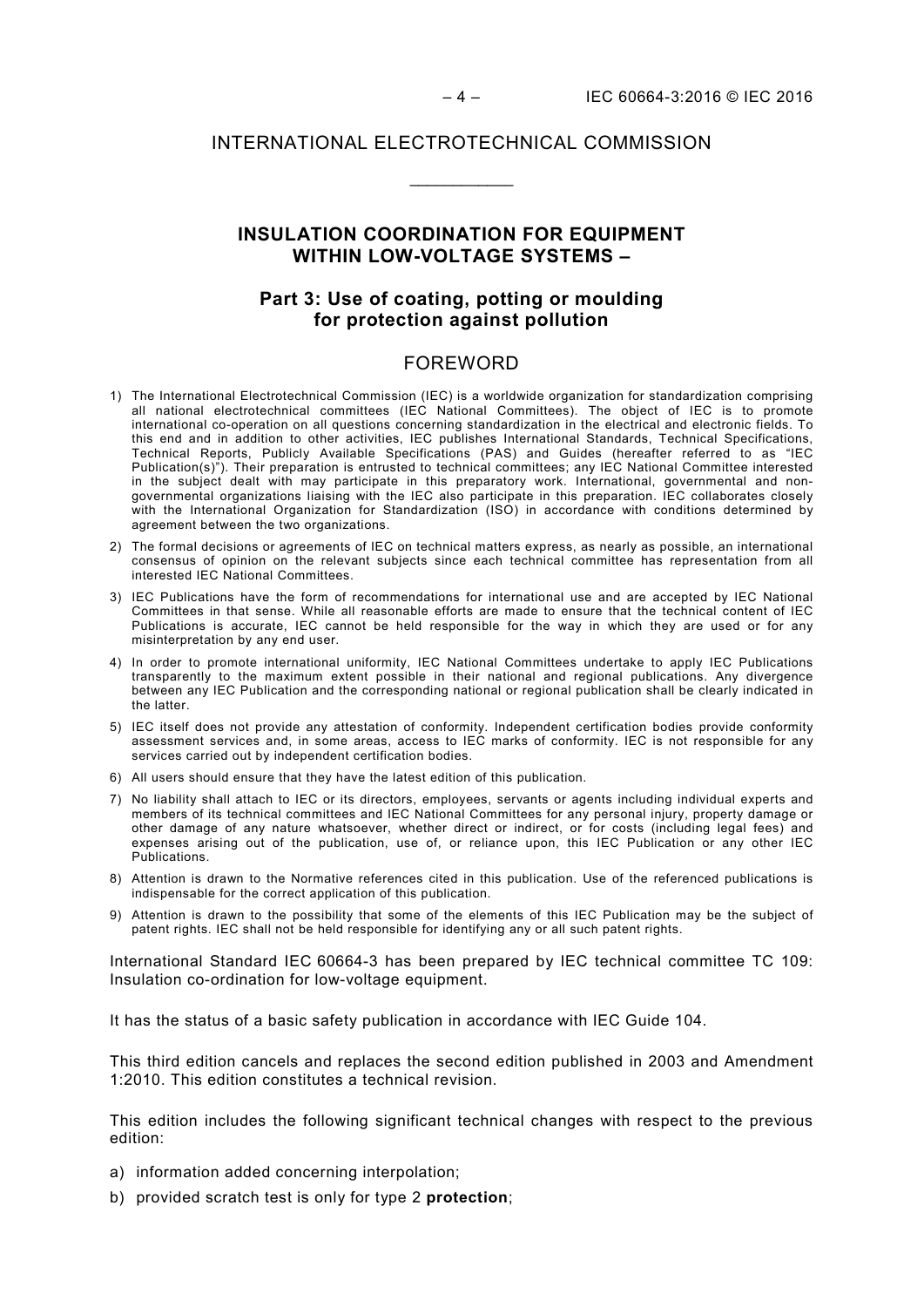- c) renumbered the scratch test to follow the visual examination test, since it makes more sense there;
- d) separated the tables under what is now called Annex A, to make them clearer.

The text of this standard is based on the following documents:

| <b>FDIS</b>  | Report on voting |
|--------------|------------------|
| 109/153/FDIS | 109/154/RVD      |

Full information on the voting for the approval of this standard can be found in the report on voting indicated in the above table.

This publication has been drafted in accordance with the ISO/IEC Directives, Part 2.

In this standard, the following types are used:

– Terms used throughout this standard which have been defined in Clause 3: **bold type**

A list of all parts in the IEC 60664 series, published under the general title *Insulation coordination for equipment within low-voltage systems*, can be found on the IEC website.

The committee has decided that the contents of this publication will remain unchanged until the stability date indicated on the IEC website under "http://webstore.iec.ch" in the data related to the specific publication. At this date, the publication will be

- reconfirmed,
- withdrawn,
- replaced by a revised edition, or
- amended.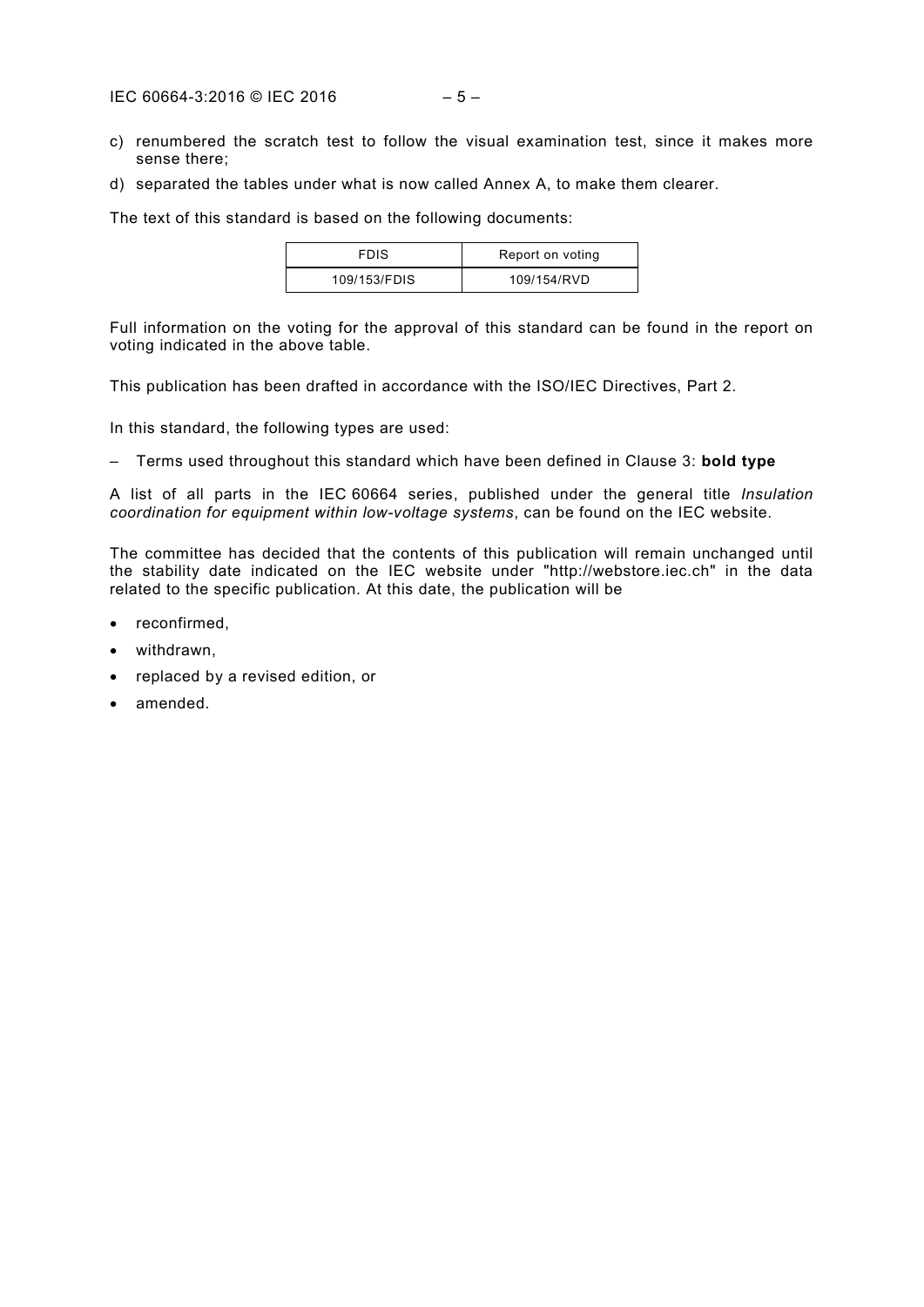#### INTRODUCTION

<span id="page-5-0"></span>This part of IEC 60664 details the conditions in which the reduction of clearance and creepage distances can apply to rigid assemblies such as **printed boards** or terminals of components. **Protection** against pollution can be achieved by any kind of encapsulation such as **coating**, potting or moulding. The **protection** may be applied to one or both sides of the assembly. This standard specifies the insulating properties of the protecting material.

Between any two unprotected conductive parts, the clearance and creepage distance requirements of IEC 60664-1 apply.

This document refers only to permanent **protection**. It does not cover assemblies after repair.

Technical committees should consider the influence on the **protection** of overheating **conductors** and components, especially under fault conditions, and to decide if any additional requirements are necessary.

Safe performance of assemblies is dependent upon a precise and controlled manufacturing process for the application of the protective system. Requirements for quality control, e.g. by sampling tests, should be considered by technical committees.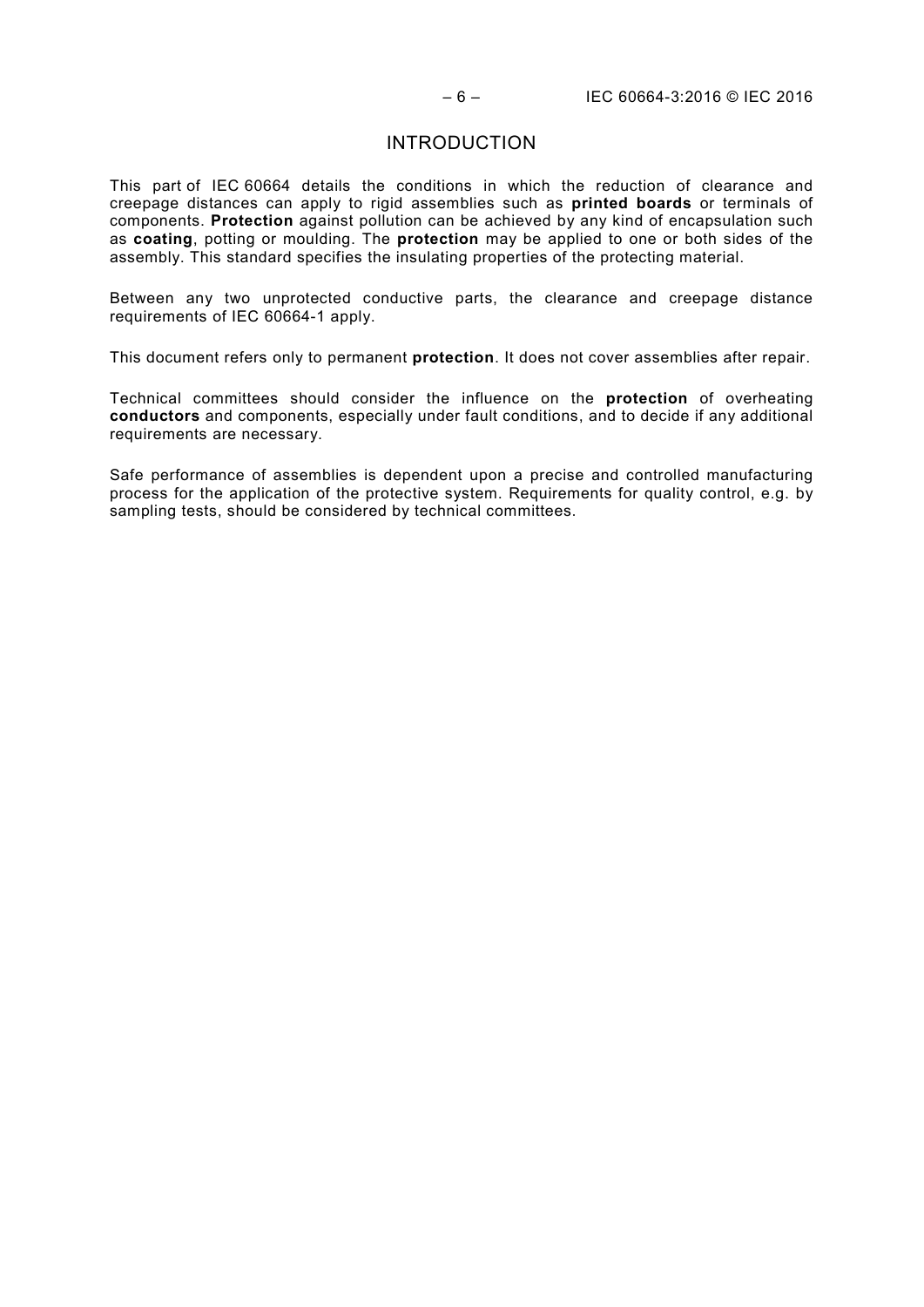## **INSULATION COORDINATION FOR EQUIPMENT WITHIN LOW-VOLTAGE SYSTEMS –**

## **Part 3: Use of coating, potting or moulding for protection against pollution**

#### <span id="page-6-0"></span>**1 Scope**

This part of IEC 60664 applies to assemblies protected against pollution by the use of **coating**, potting or moulding, thus allowing a reduction of clearance and creepage distances as described in IEC 60664-1.

This document describes the requirements and test procedures for two methods of **protection**:

- type 1 **protection** improves the microenvironment of the parts under the **protection**;
- type 2 **protection** is considered to be similar to **solid insulation**.

This document also applies to all kinds of protected **printed boards**, including the surface of inner layers of multi-layer boards, substrates and similarly protected assemblies. In the case of multi-layer **printed boards**, the distances through an inner layer are covered by the requirements for **solid insulation** in IEC 60664-1.

NOTE Examples of substrates are hybrid integrated circuits and thick-film technology.

This document refers only to permanent **protection**. It does not cover assemblies that are subjected to mechanical adjustment or repair.

The principles of this standard are applicable to functional, basic, supplementary and reinforced insulation.

## <span id="page-6-1"></span>**2 Normative references**

The following documents are referred to in the text in such a way that some or all of their content constitutes requirements of this document. For dated references, only the edition cited applies. For undated references, the latest edition of the referenced document (including any amendments) applies.

IEC 60068-2-1, *Environmental testing – Part 2-1: Tests – Test A: Cold*

IEC 60068-2-2, *Environmental testing – Part 2-2: Tests – Test B: Dry heat*

IEC 60068-2-14, *Environmental testing – Part 2-14: Tests – Test N: Change of temperature*

IEC 60068-2-78, *Environmental testing – Part 2-78: Tests – Test Cab: Damp heat, steady state*

IEC 60326-2:1990, *Printed boards – Part 2: Test methods*

IEC 60454-3-1:1998/AMD1:2001, *Pressure-sensitive adhesive tapes for electrical purposes – Part 3: Specifications for individual materials – Sheet 1: PVC film tapes with pressure – sensitive adhesive*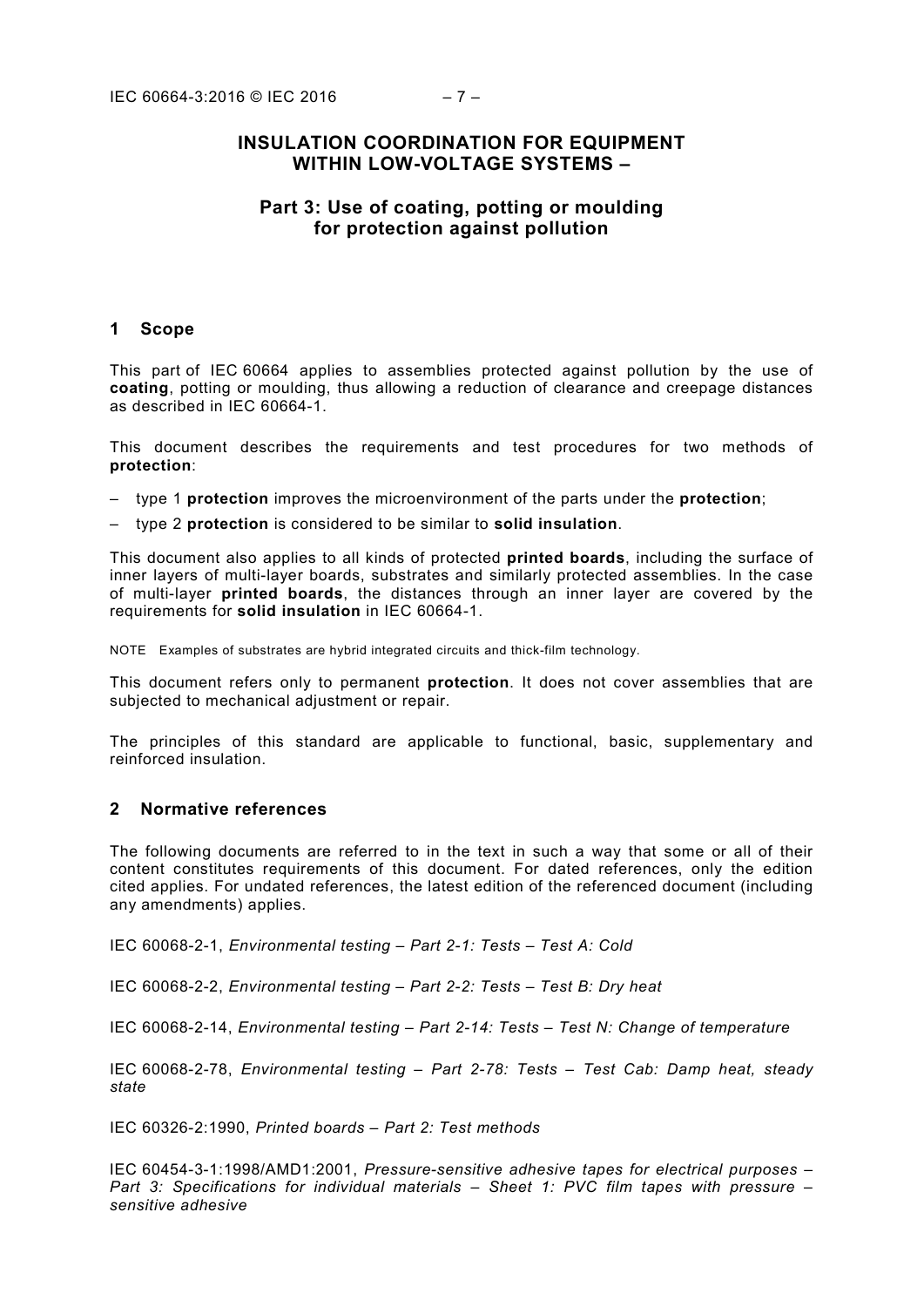IEC 60664-1:2007, *Insulation coordination for equipment within low-voltage systems – Part 1: Principles, requirements and tests*

IEC 61189-2:2006, *Test methods for electrical materials, printed boards and other interconnection structures and assemblies – Part 2: Test methods for materials for interconnection structures*

IEC 61189-3:2007, *Test methods for electrical materials, printed boards and other interconnection structures and assemblies – Part 3: Test methods for interconnection structures (printed boards)* 

IEC 61249-2 (all parts), *Materials for printed boards and other interconnecting structures – Reinforced base materials, clad and unclad*

IEC Guide 104:2010, *The preparation of safety publications and the use of basic safety publications and group safety publications*

<span id="page-7-0"></span>ISO/IEC Guide 51, *Safety aspects – Guidelines for their inclusion in standards*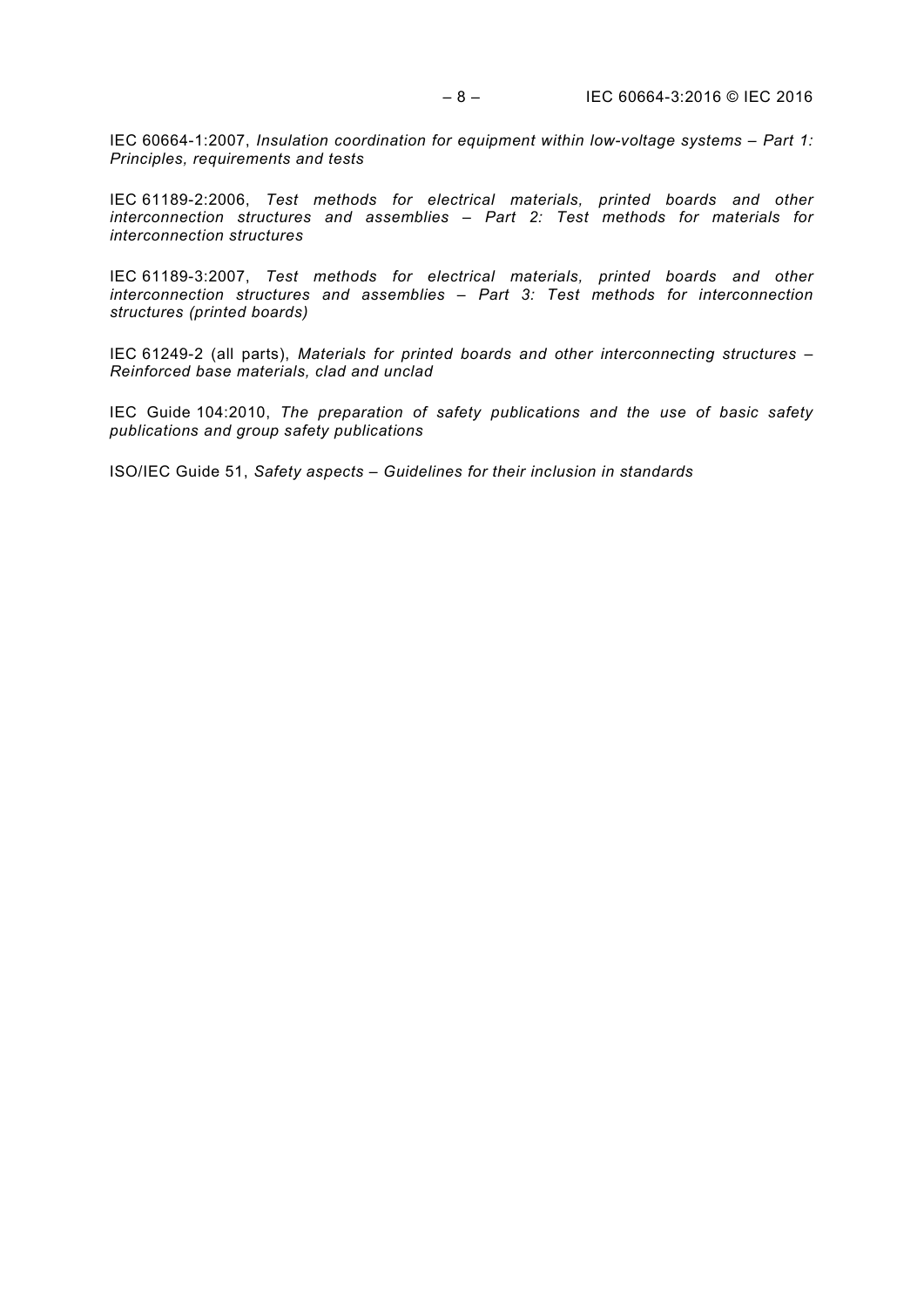# SOMMAIRE

| 1<br>2<br>3<br>4<br>4.1<br>4.2<br>4.3<br>4.4<br>5<br>5.1<br>5.2<br>Echantillons destinés aux essais des moulages et de l'empotage 36<br>5.3<br>5.4<br>5.5<br>5.6<br>5.7<br>5.7.1<br>5.7.2<br>5.7.3<br>5.7.4<br>Essai continu de chaleur humide avec tension de polarisation 39<br>5.7.5<br>Essais mécaniques et électriques après conditionnement et électromigration 39<br>5.8<br>5.8.1<br>5.8.2<br>5.8.3<br>5.8.4<br>5.8.5<br>5.9<br>5.9.1<br>5.9.2<br>5.9.3<br>5.9.4<br>B.1<br>B.2<br><b>B.3</b><br>Annexe C (normative) Cartes à câblage imprimé pour revêtements d'essai45<br>C.1<br>C.2<br>C.3<br>C.4<br>C.5 |  |  |  |  |
|--------------------------------------------------------------------------------------------------------------------------------------------------------------------------------------------------------------------------------------------------------------------------------------------------------------------------------------------------------------------------------------------------------------------------------------------------------------------------------------------------------------------------------------------------------------------------------------------------------------------|--|--|--|--|
|                                                                                                                                                                                                                                                                                                                                                                                                                                                                                                                                                                                                                    |  |  |  |  |
|                                                                                                                                                                                                                                                                                                                                                                                                                                                                                                                                                                                                                    |  |  |  |  |
|                                                                                                                                                                                                                                                                                                                                                                                                                                                                                                                                                                                                                    |  |  |  |  |
|                                                                                                                                                                                                                                                                                                                                                                                                                                                                                                                                                                                                                    |  |  |  |  |
|                                                                                                                                                                                                                                                                                                                                                                                                                                                                                                                                                                                                                    |  |  |  |  |
|                                                                                                                                                                                                                                                                                                                                                                                                                                                                                                                                                                                                                    |  |  |  |  |
|                                                                                                                                                                                                                                                                                                                                                                                                                                                                                                                                                                                                                    |  |  |  |  |
|                                                                                                                                                                                                                                                                                                                                                                                                                                                                                                                                                                                                                    |  |  |  |  |
|                                                                                                                                                                                                                                                                                                                                                                                                                                                                                                                                                                                                                    |  |  |  |  |
|                                                                                                                                                                                                                                                                                                                                                                                                                                                                                                                                                                                                                    |  |  |  |  |
|                                                                                                                                                                                                                                                                                                                                                                                                                                                                                                                                                                                                                    |  |  |  |  |
|                                                                                                                                                                                                                                                                                                                                                                                                                                                                                                                                                                                                                    |  |  |  |  |
|                                                                                                                                                                                                                                                                                                                                                                                                                                                                                                                                                                                                                    |  |  |  |  |
|                                                                                                                                                                                                                                                                                                                                                                                                                                                                                                                                                                                                                    |  |  |  |  |
|                                                                                                                                                                                                                                                                                                                                                                                                                                                                                                                                                                                                                    |  |  |  |  |
|                                                                                                                                                                                                                                                                                                                                                                                                                                                                                                                                                                                                                    |  |  |  |  |
|                                                                                                                                                                                                                                                                                                                                                                                                                                                                                                                                                                                                                    |  |  |  |  |
|                                                                                                                                                                                                                                                                                                                                                                                                                                                                                                                                                                                                                    |  |  |  |  |
|                                                                                                                                                                                                                                                                                                                                                                                                                                                                                                                                                                                                                    |  |  |  |  |
|                                                                                                                                                                                                                                                                                                                                                                                                                                                                                                                                                                                                                    |  |  |  |  |
|                                                                                                                                                                                                                                                                                                                                                                                                                                                                                                                                                                                                                    |  |  |  |  |
|                                                                                                                                                                                                                                                                                                                                                                                                                                                                                                                                                                                                                    |  |  |  |  |
|                                                                                                                                                                                                                                                                                                                                                                                                                                                                                                                                                                                                                    |  |  |  |  |
|                                                                                                                                                                                                                                                                                                                                                                                                                                                                                                                                                                                                                    |  |  |  |  |
|                                                                                                                                                                                                                                                                                                                                                                                                                                                                                                                                                                                                                    |  |  |  |  |
|                                                                                                                                                                                                                                                                                                                                                                                                                                                                                                                                                                                                                    |  |  |  |  |
|                                                                                                                                                                                                                                                                                                                                                                                                                                                                                                                                                                                                                    |  |  |  |  |
|                                                                                                                                                                                                                                                                                                                                                                                                                                                                                                                                                                                                                    |  |  |  |  |
|                                                                                                                                                                                                                                                                                                                                                                                                                                                                                                                                                                                                                    |  |  |  |  |
|                                                                                                                                                                                                                                                                                                                                                                                                                                                                                                                                                                                                                    |  |  |  |  |
|                                                                                                                                                                                                                                                                                                                                                                                                                                                                                                                                                                                                                    |  |  |  |  |
|                                                                                                                                                                                                                                                                                                                                                                                                                                                                                                                                                                                                                    |  |  |  |  |
|                                                                                                                                                                                                                                                                                                                                                                                                                                                                                                                                                                                                                    |  |  |  |  |
|                                                                                                                                                                                                                                                                                                                                                                                                                                                                                                                                                                                                                    |  |  |  |  |
|                                                                                                                                                                                                                                                                                                                                                                                                                                                                                                                                                                                                                    |  |  |  |  |
|                                                                                                                                                                                                                                                                                                                                                                                                                                                                                                                                                                                                                    |  |  |  |  |
|                                                                                                                                                                                                                                                                                                                                                                                                                                                                                                                                                                                                                    |  |  |  |  |
|                                                                                                                                                                                                                                                                                                                                                                                                                                                                                                                                                                                                                    |  |  |  |  |
|                                                                                                                                                                                                                                                                                                                                                                                                                                                                                                                                                                                                                    |  |  |  |  |
|                                                                                                                                                                                                                                                                                                                                                                                                                                                                                                                                                                                                                    |  |  |  |  |
|                                                                                                                                                                                                                                                                                                                                                                                                                                                                                                                                                                                                                    |  |  |  |  |
|                                                                                                                                                                                                                                                                                                                                                                                                                                                                                                                                                                                                                    |  |  |  |  |
|                                                                                                                                                                                                                                                                                                                                                                                                                                                                                                                                                                                                                    |  |  |  |  |
|                                                                                                                                                                                                                                                                                                                                                                                                                                                                                                                                                                                                                    |  |  |  |  |
|                                                                                                                                                                                                                                                                                                                                                                                                                                                                                                                                                                                                                    |  |  |  |  |
|                                                                                                                                                                                                                                                                                                                                                                                                                                                                                                                                                                                                                    |  |  |  |  |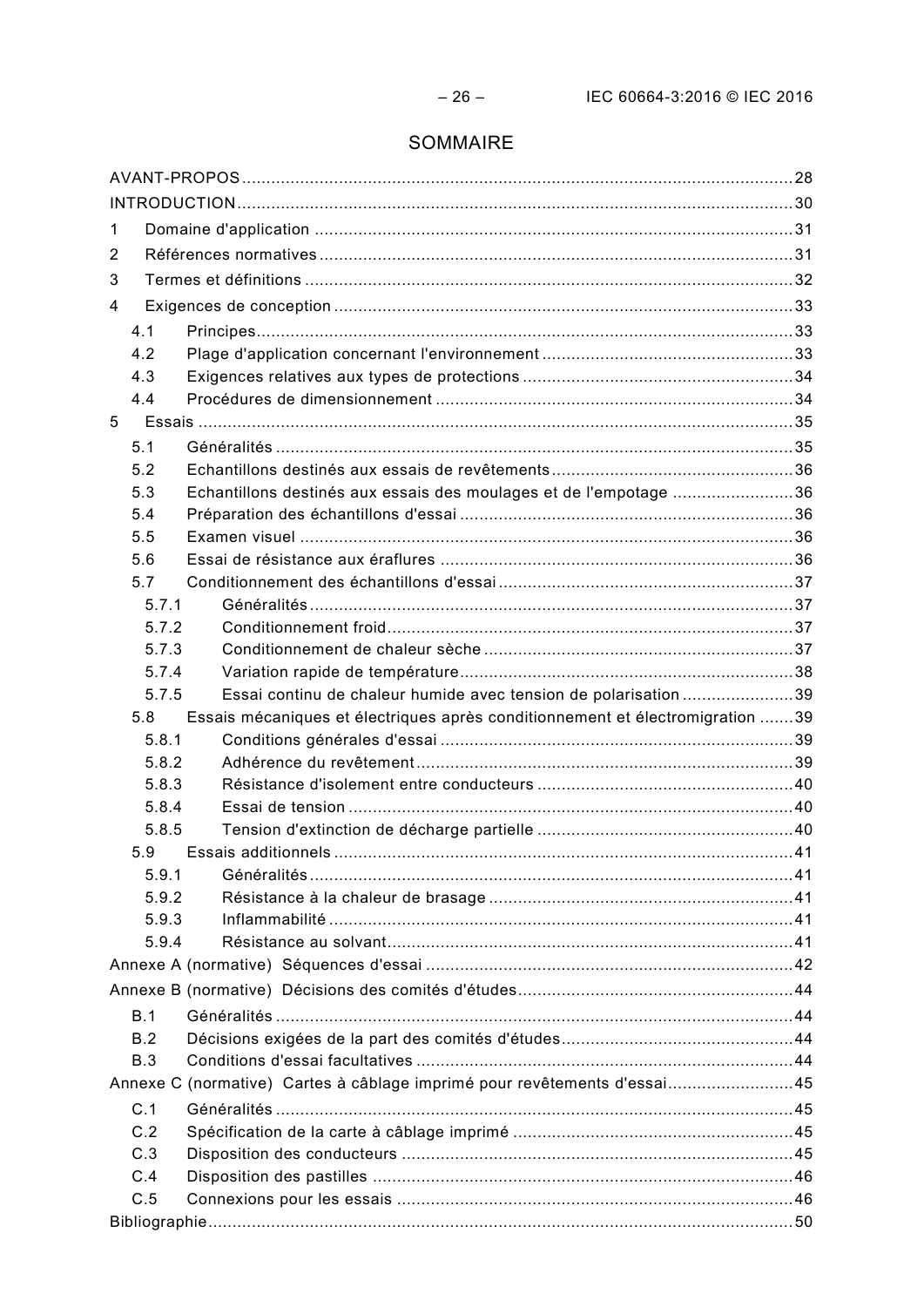| Figure 1 - Essai de résistance aux éraflures pour couches de protection37 |  |
|---------------------------------------------------------------------------|--|
|                                                                           |  |
| Figure C.2 – Configuration des pastilles et des conducteurs adjacents 49  |  |
|                                                                           |  |
|                                                                           |  |
| Tableau 3 – Degrés de sévérité des variations rapides de température38    |  |
|                                                                           |  |
| Tableau A.2 – Séquence d'essai 2 conditionnement additionnel concernant   |  |
|                                                                           |  |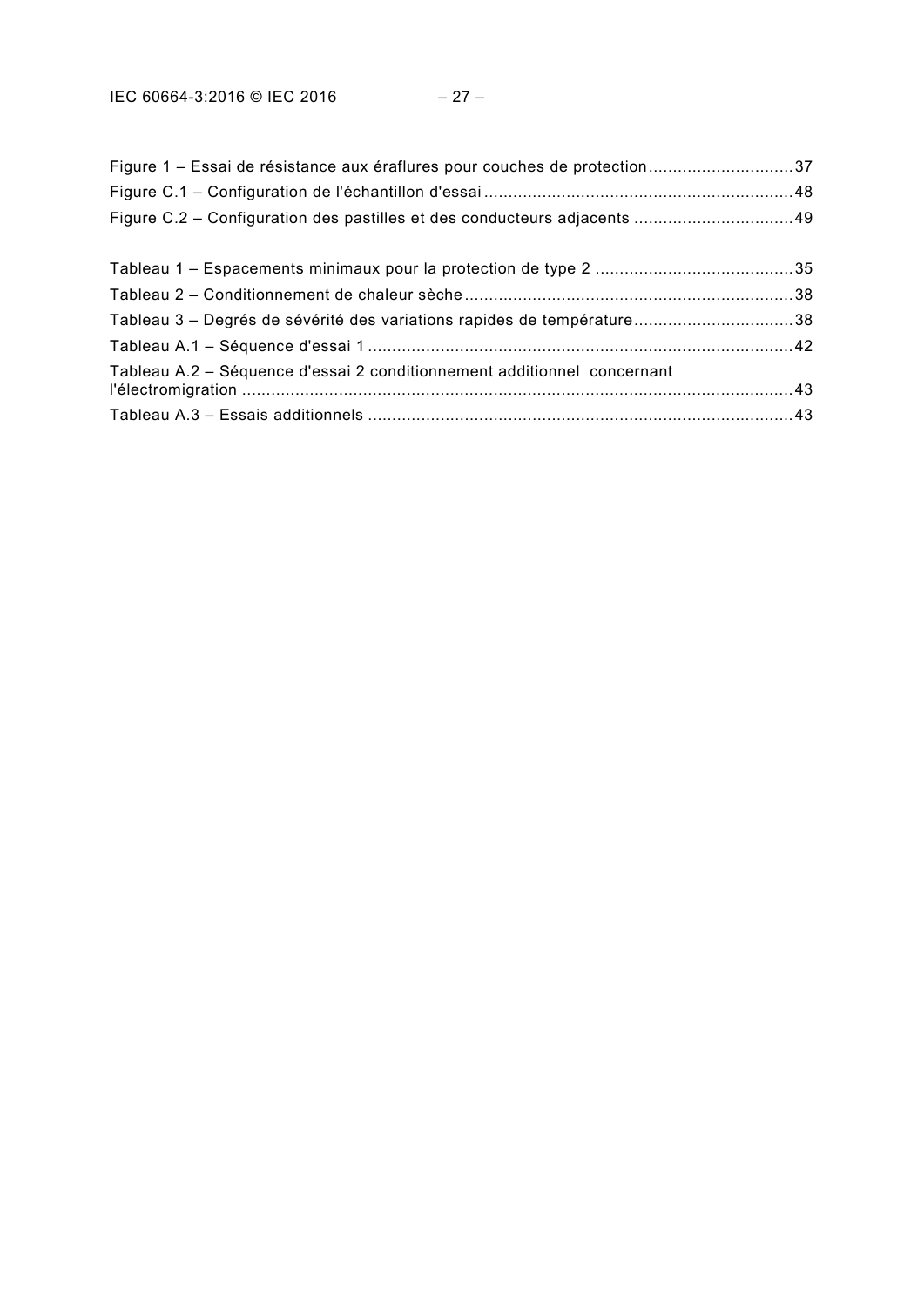# COMMISSION ÉLECTROTECHNIQUE INTERNATIONALE

\_\_\_\_\_\_\_\_\_\_\_\_

# **COORDINATION DE L'ISOLEMENT DES MATÉRIELS DANS LES SYSTÈMES (RÉSEAUX) À BASSE TENSION –**

## **Partie 3: Utilisation de revêtement, d'empotage ou de moulage pour la protection contre la pollution**

## AVANT-PROPOS

- <span id="page-10-0"></span>1) La Commission Electrotechnique Internationale (IEC) est une organisation mondiale de normalisation composée de l'ensemble des comités électrotechniques nationaux (Comités nationaux de l'IEC). L'IEC a pour objet de favoriser la coopération internationale pour toutes les questions de normalisation dans les domaines de l'électricité et de l'électronique. A cet effet, l'IEC – entre autres activités – publie des Normes internationales, des Spécifications techniques, des Rapports techniques, des Spécifications accessibles au public (PAS) et des Guides (ci-après dénommés "Publication(s) de l'IEC"). Leur élaboration est confiée à des comités d'études, aux travaux desquels tout Comité national intéressé par le sujet traité peut participer. Les organisations internationales, gouvernementales et non gouvernementales, en liaison avec l'IEC, participent également aux travaux. L'IEC collabore étroitement avec l'Organisation Internationale de Normalisation (ISO), selon des conditions fixées par accord entre les deux organisations.
- 2) Les décisions ou accords officiels de l'IEC concernant les questions techniques représentent, dans la mesure du possible, un accord international sur les sujets étudiés, étant donné que les Comités nationaux de l'IEC intéressés sont représentés dans chaque comité d'études.
- 3) Les Publications de l'IEC se présentent sous la forme de recommandations internationales et sont agréées comme telles par les Comités nationaux de l'IEC. Tous les efforts raisonnables sont entrepris afin que l'IEC s'assure de l'exactitude du contenu technique de ses publications; l'IEC ne peut pas être tenue responsable de l'éventuelle mauvaise utilisation ou interprétation qui en est faite par un quelconque utilisateur final.
- 4) Dans le but d'encourager l'uniformité internationale, les Comités nationaux de l'IEC s'engagent, dans toute la mesure possible, à appliquer de façon transparente les Publications de l'IEC dans leurs publications nationales et régionales. Toutes divergences entre toutes Publications de l'IEC et toutes publications nationales ou régionales correspondantes doivent être indiquées en termes clairs dans ces dernières.
- 5) L'IEC elle-même ne fournit aucune attestation de conformité. Des organismes de certification indépendants fournissent des services d'évaluation de conformité et, dans certains secteurs, accèdent aux marques de conformité de l'IEC. L'IEC n'est responsable d'aucun des services effectués par les organismes de certification indépendants.
- 6) Tous les utilisateurs doivent s'assurer qu'ils sont en possession de la dernière édition de cette publication.
- 7) Aucune responsabilité ne doit être imputée à l'IEC, à ses administrateurs, employés, auxiliaires ou mandataires, y compris ses experts particuliers et les membres de ses comités d'études et des Comités nationaux de l'IEC, pour tout préjudice causé en cas de dommages corporels et matériels, ou de tout autre dommage de quelque nature que ce soit, directe ou indirecte, ou pour supporter les coûts (y compris les frais de justice) et les dépenses découlant de la publication ou de l'utilisation de cette Publication de l'IEC ou de toute autre Publication de l'IEC, ou au crédit qui lui est accordé.
- 8) L'attention est attirée sur les références normatives citées dans cette publication. L'utilisation de publications référencées est obligatoire pour une application correcte de la présente publication.
- 9) L'attention est attirée sur le fait que certains des éléments de la présente Publication de l'IEC peuvent faire l'objet de droits de brevet. L'IEC ne saurait être tenue pour responsable de ne pas avoir identifié de tels droits de brevets et de ne pas avoir signalé leur existence.

La Norme internationale IEC 60664-3 a été établie par le comité d'études 109 de l'IEC: Coordination de l'isolement pour le matériel à basse tension.

Elle a le statut d'une publication fondamentale de sécurité conformément au Guide IEC 104.

Cette troisième édition annule et remplace la deuxième édition parue en 2003 et l'Amendement 1:2010. Cette édition constitue une révision technique.

Cette édition inclut les modifications techniques majeures suivantes par rapport à l'édition précédente:

a) des informations concernant l'interpolation ont été ajoutées;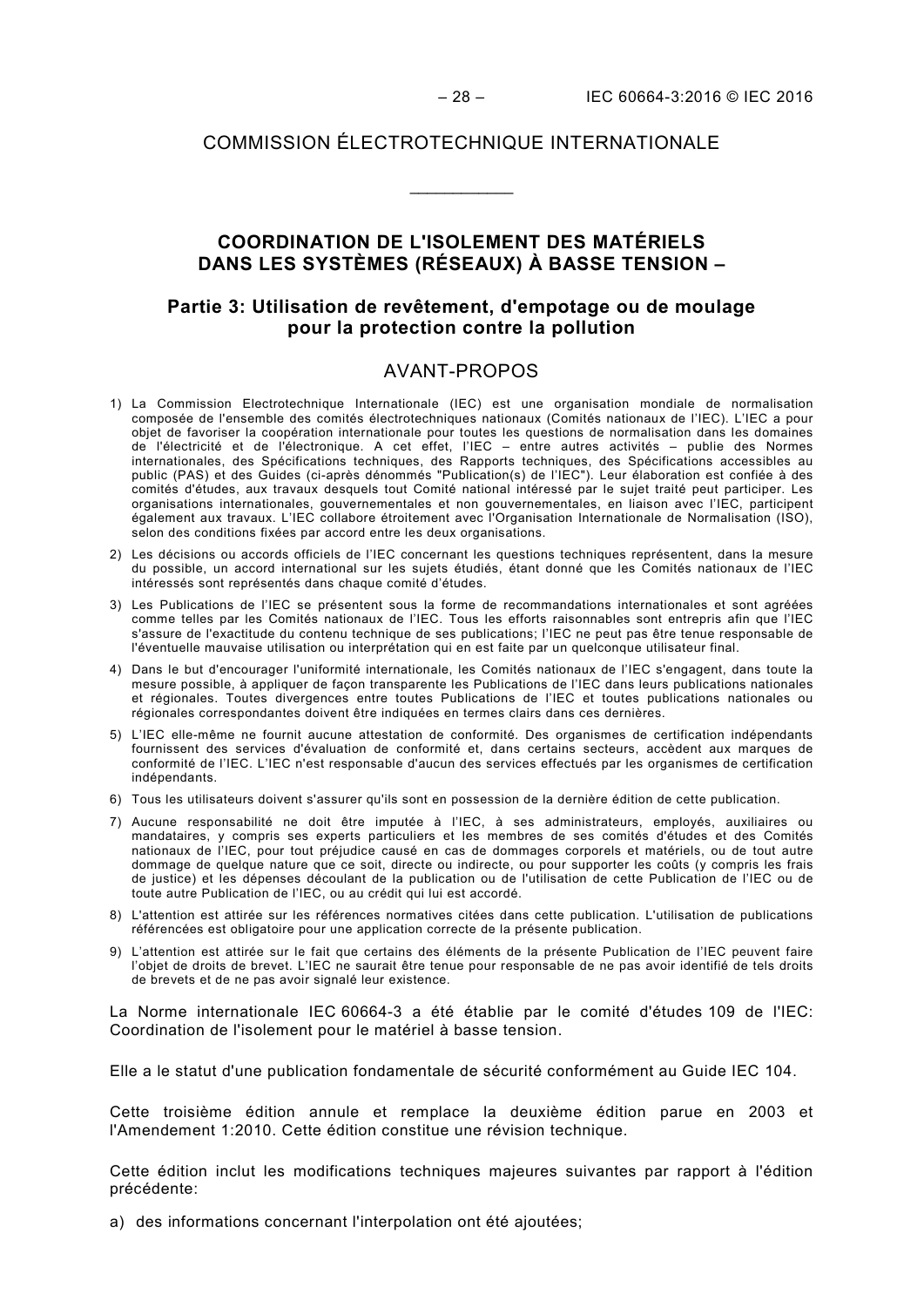- b) l'essai de résistance aux éraflures est destiné uniquement aux **protections** de type 2;
- c) l'essai de résistance aux éraflures a été renuméroté et placé à la suite de l'essai d'examen visuel, ce qui est plus pertinent;
- d) le tableau de l'annexe désormais désignée comme l'Annexe A a été divisé en plusieurs tableaux, pour plus de clarté.

Le texte de cette norme est issu des documents suivants:

| FDIS         | Rapport de vote |
|--------------|-----------------|
| 109/153/FDIS | 109/154/RVD     |

Le rapport de vote indiqué dans le tableau ci-dessus donne toute information sur le vote ayant abouti à l'approbation de cette norme.

Cette publication a été rédigée selon les Directives ISO/IEC, Partie 2.

Dans la présente norme, les caractères suivants sont utilisés:

– Termes utilisés tout au long de la présente norme qui sont définis à l'Article 3: **caractères gras**

Une liste de toutes les parties de la série IEC 60664, publiées sous le titre général *Coordination de l'isolement des matériels dans les systèmes (réseaux) à basse tension*, peut être consultée sur le site web de l'IEC.

Le comité a décidé que le contenu de cette publication ne sera pas modifié avant la date de stabilité indiquée sur le site web de l'IEC sous "http://webstore.iec.ch" dans les données relatives à la publication recherchée. A cette date, la publication sera

- reconduite,
- supprimée,
- remplacée par une édition révisée, ou
- amendée.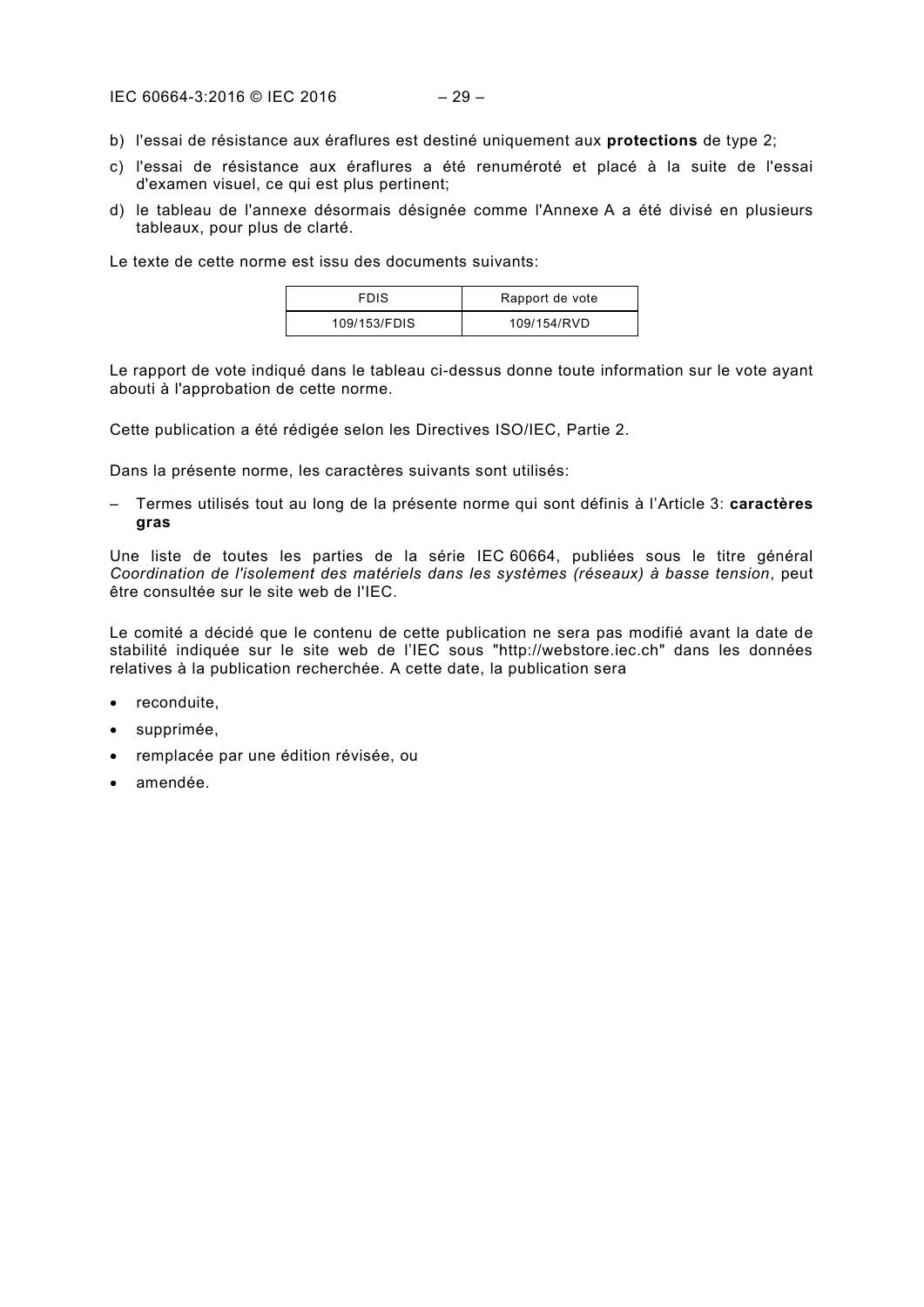#### INTRODUCTION

<span id="page-12-0"></span>La présente partie de l'IEC 60664 précise les conditions dans lesquelles la réduction des distances d'isolement dans l'air et des lignes de fuite peut s'appliquer aux ensembles rigides tels que les **cartes imprimées** ou les bornes des composants. La **protection** contre la pollution peut être obtenue par tous types d'encapsulages, tels que le **revêtement**, l'empotage ou le moulage. La **protection** peut être appliquée sur une face ou sur les deux faces de l'ensemble. La présente norme spécifie les propriétés isolantes du matériau de protection.

Entre deux parties conductrices quelconques non protégées, les exigences relatives aux distances d'isolement et aux lignes de fuite de l'IEC 60664-1 s'appliquent.

Le présent document fait uniquement référence à une **protection** permanente. Elle n'englobe pas les ensembles après réparation.

Il convient que les comités d'études examinent les implications pour la **protection** des **conducteurs** et composants surchauffés, en particulier dans des conditions de défaut, et qu'ils décident si des exigences additionnelles sont nécessaires.

Un fonctionnement performant en toute sécurité des ensembles dépend d'un procédé de fabrication précis et contrôlé pour l'application du système de protection. Il convient que les exigences relatives au contrôle de la qualité, par exemple par des essais par prélèvement, soient prises en considération par les comités d'études.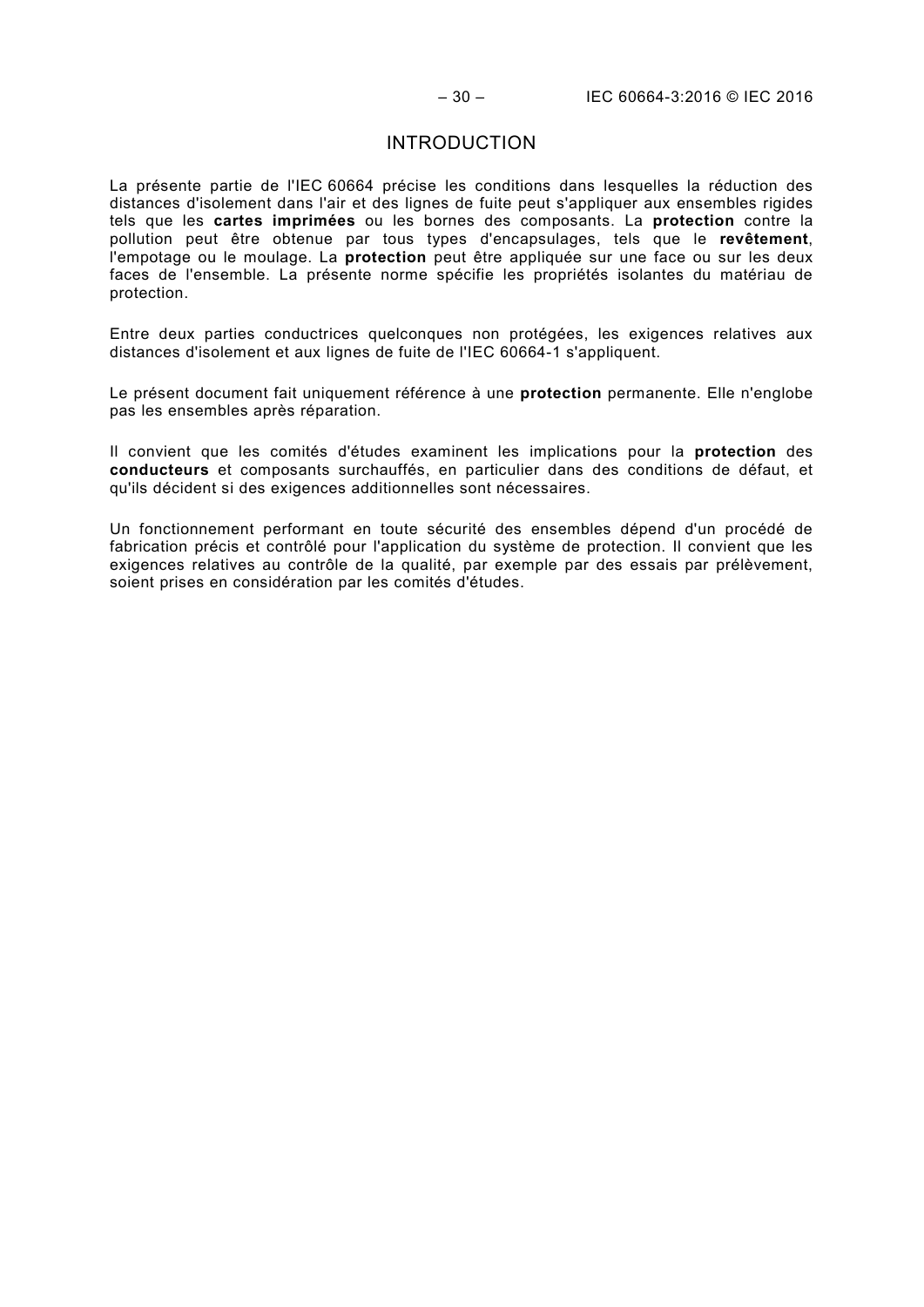# **COORDINATION DE L'ISOLEMENT DES MATÉRIELS DANS LES SYSTÈMES (RÉSEAUX) À BASSE TENSION –**

## **Partie 3: Utilisation de revêtement, d'empotage ou de moulage pour la protection contre la pollution**

#### <span id="page-13-0"></span>**1 Domaine d'application**

La présente partie de l'IEC 60664 est applicable aux ensembles protégés contre la pollution au moyen de **revêtement**, d'empotage ou de moulage, permettant ainsi une réduction des distances d'isolement et des lignes de fuite décrites dans l'IEC 60664-1.

Le présent document décrit les exigences et procédures d'essai pour deux méthodes de **protection**:

- la **protection** de type 1 améliore le microenvironnement des parties sous **protection**;
- la **protection** de type 2 est considérée comme similaire à l'**isolation solide**.

Le présent document s'applique également à toutes sortes de **cartes imprimées** protégées, y compris la surface de couches internes de cartes multicouches, de substrats et d'ensembles protégés de manière similaire. Dans le cas de **cartes imprimées** multicouches, les distances à travers une couche interne sont couvertes par les exigences relatives à l'**isolation solide** dans l'IEC 60664-1.

NOTE Les circuits intégrés hybrides et la technologie à couches épaisses sont des exemples de substrats.

Le présent document fait uniquement référence à une **protection** permanente. Elle n'englobe pas les ensembles soumis à une mise au point mécanique ou à des réparations.

Les principes de la présente norme sont applicables à l'isolation fonctionnelle, principale, supplémentaire et renforcée.

#### <span id="page-13-1"></span>**2 Références normatives**

Les documents suivants sont cités en référence de manière normative, en intégralité ou en partie, dans le présent document et sont indispensables pour son application. Pour les références datées, seule l'édition citée s'applique. Pour les références non datées, la dernière édition du document de référence s'applique (y compris les éventuels amendements).

IEC 60068-2-1, *Essais d'environnement – Partie 2-1: Essais – Essai A: Froid*

IEC 60068-2-2, *Essais d'environnement – Partie 2-2: Essais – Essai B: Chaleur sèche*

IEC 60068-2-14, *Essais d'environnement – Partie 2-14: Essais – Essai N: Variation de température*

IEC 60068-2-78, *Essais d'environnement – Partie 2-78: Essais – Essai Cab: Chaleur humide, essai continu*

IEC 60326-2:1990, *Cartes imprimées – Partie 2: Méthodes d'essai*